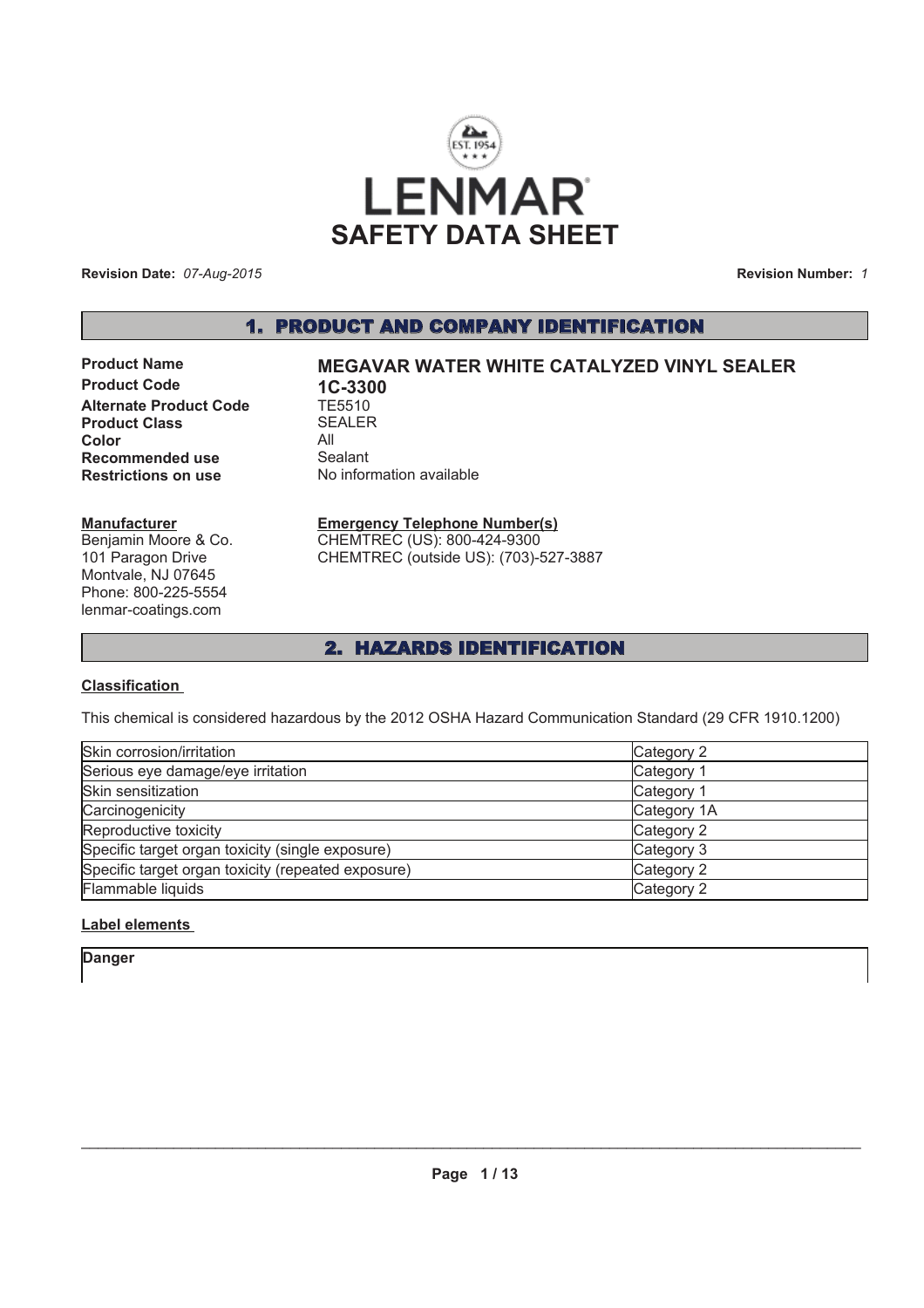#### $\_$  , and the state of the state of the state of the state of the state of the state of the state of the state of the state of the state of the state of the state of the state of the state of the state of the state of the 1C-3300 - **MEGAVAR WATER WHITE CATALYZED VINYL SEALER**

## **Hazard statements**

Causes skin irritation Causes serious eye damage May cause an allergic skin reaction May cause cancer Suspected of damaging fertility or the unborn child May cause drowsiness or dizziness May cause damage to organs through prolonged or repeated exposure Highly flammable liquid and vapor



**Appearance** liquid **Odor** solvent

## **Precautionary Statements - Prevention**

Obtain special instructions before use Do not handle until all safety precautions have been read and understood Use personal protective equipment as required Wash face, hands and any exposed skin thoroughly after handling Contaminated work clothing should not be allowed out of the workplace Wear protective gloves Do not breathe dust/fume/mist/vapors/spray Use only outdoors or in a well-ventilated area Keep away from heat/sparks/open flames/hot surfaces, no smoking Keep container tightly closed Ground/bond container and receiving equipment Use explosion-proof electrical/ventilating/lighting/equipment Use only non-sparking tools Take precautionary measures against static discharge Keep cool

## **Precautionary Statements - Response**

If exposed or concerned get medical attention

#### **Eyes**

If in eyes rinse cautiously with water for several minutes. Remove contact lenses, if present and easy to do. Continue rinsing

Immediately call a POISON CENTER or physician

#### **Skin**

If skin irritation or rash occurs get medical attention

If on skin (or hair) take off immediately all contaminated clothing. Rinse skin with water

Wash contaminated clothing before reuse

#### **Inhalation**

If inhaled remove victim to fresh air and keep at rest in a position comfortable for breathing **Fire**

In case of fire use CO2, dry chemical, or foam for extinction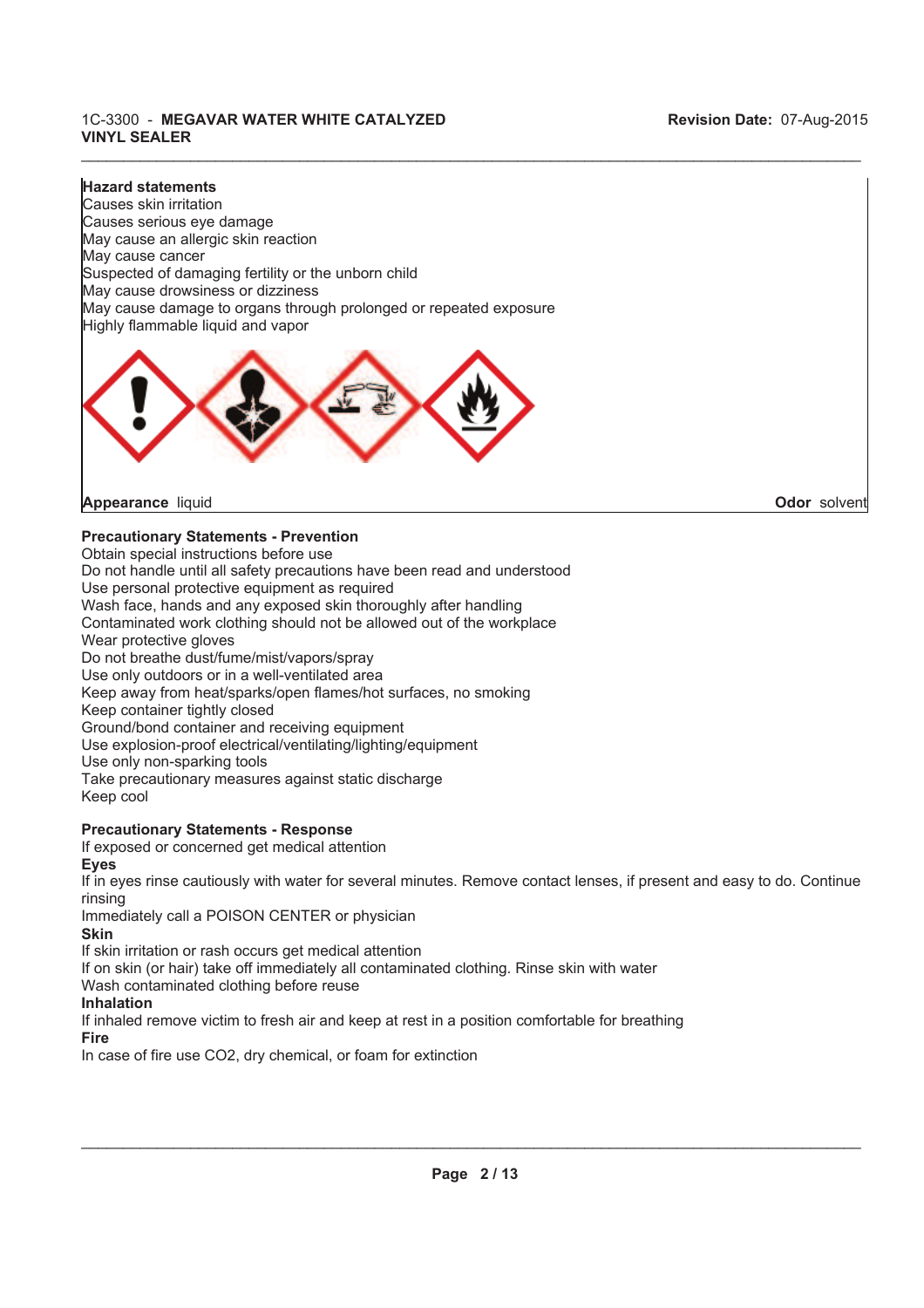#### **Precautionary Statements - Storage**

Store locked up Store in a well-ventilated place. Keep container tightly closed

**Precautionary Statements - Disposal** Dispose of contents/container to an approved waste disposal plant

#### **Hazards not otherwise classified (HNOC)** Not Applicable

**Other information** No information available

## **Other Hazards**

IMPORTANT: Designed to be mixed with other components. Mixture will have hazards of all components.

# 3. COMPOSITION INFORMATION ON COMPONENTS

 $\_$  , and the state of the state of the state of the state of the state of the state of the state of the state of the state of the state of the state of the state of the state of the state of the state of the state of the

| <b>Chemical Name</b>                                                  | <b>CAS-No</b> | Weight % (max) |
|-----------------------------------------------------------------------|---------------|----------------|
| Ethanol                                                               | 64-17-5       | 20             |
| Acetone                                                               | 67-64-1       | 15             |
| n-Butyl acetate                                                       | 123-86-4      | 15             |
| Ethyl acetate                                                         | 141-78-6      | 10             |
| Isobutyl alcohol                                                      | 78-83-1       | 10             |
| Isopropyl alcohol                                                     | 67-63-0       | 5              |
| Xylene                                                                | 1330-20-7     | 5              |
| 1,2-Benzenedicarboxylic acid,<br>di-C8-10-branched alkyl ester (DINP) | 68515-48-0    | 5              |
| Toluene                                                               | 108-88-3      | 5              |
| Silica, amorphous                                                     | 7631-86-9     | 5              |
| Formaldehyde                                                          | $50 - 00 - 0$ | 0.5            |

# 4. FIRST AID MEASURES

**First aid measures**

| <b>General Advice</b> | If symptoms persist, call a physician. Show this safety data sheet to the doctor in<br>attendance.                                                                                                                      |
|-----------------------|-------------------------------------------------------------------------------------------------------------------------------------------------------------------------------------------------------------------------|
| <b>Eye Contact</b>    | Immediately flush with plenty of water. After initial flushing, remove any contact<br>lenses and continue flushing for at least 15 minutes. Keep eye wide open while<br>rinsing. If symptoms persist, call a physician. |
| <b>Skin Contact</b>   | Wash off immediately with soap and plenty of water removing all contaminated<br>clothes and shoes. If skin irritation persists, call a physician.                                                                       |
| <b>Inhalation</b>     | Move to fresh air. If symptoms persist, call a physician.<br>If not breathing, give artificial respiration. Call a physician immediately.                                                                               |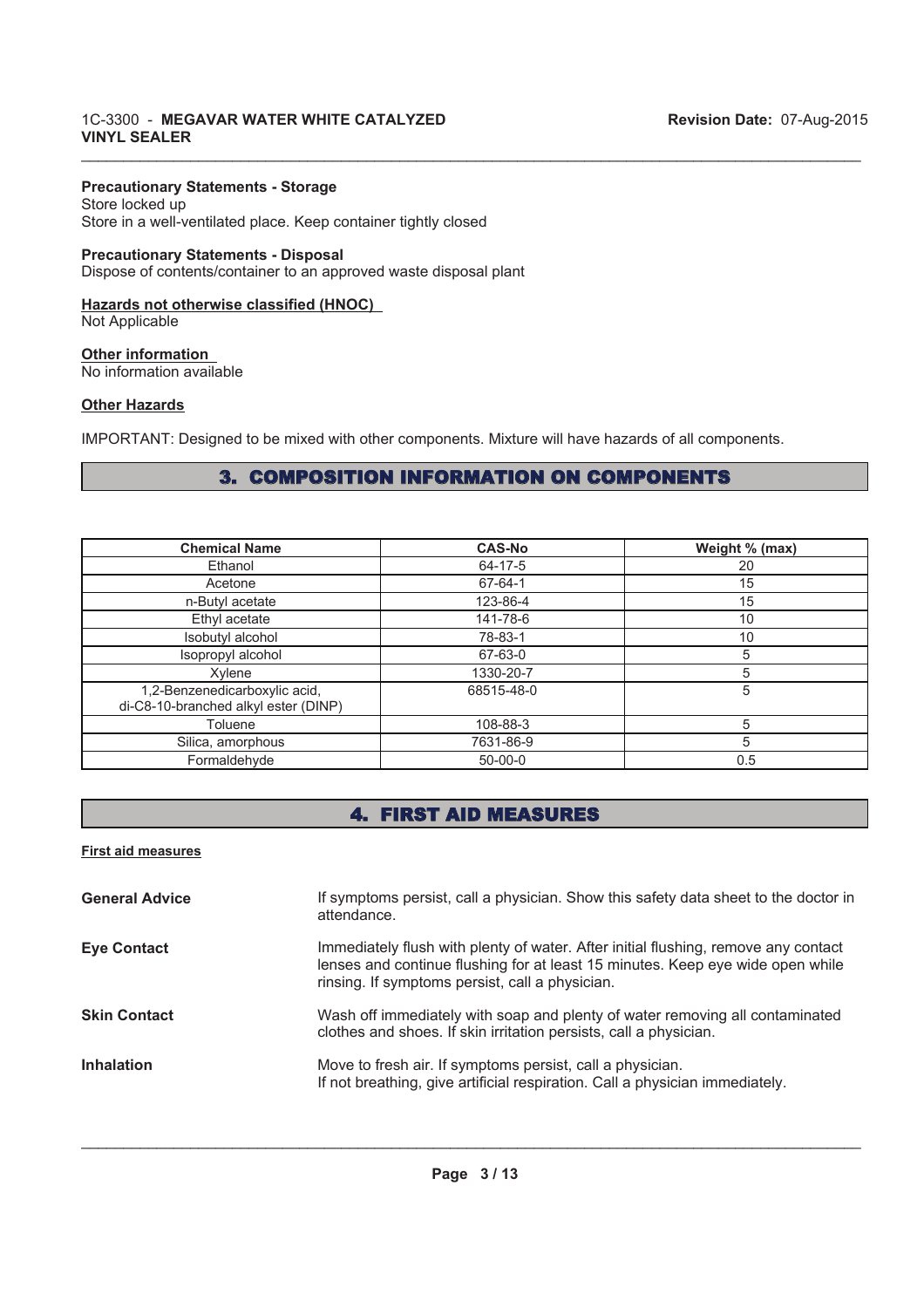| Ingestion                                                                                                                                                                       | Clean mouth with water and afterwards drink plenty of water. Do not induce<br>vomiting without medical advice. Never give anything by mouth to an unconscious<br>person. Consult a physician. |                                    |                                                                                                                                                                                                                                                                                     |  |
|---------------------------------------------------------------------------------------------------------------------------------------------------------------------------------|-----------------------------------------------------------------------------------------------------------------------------------------------------------------------------------------------|------------------------------------|-------------------------------------------------------------------------------------------------------------------------------------------------------------------------------------------------------------------------------------------------------------------------------------|--|
| <b>Protection Of First-Aiders</b>                                                                                                                                               |                                                                                                                                                                                               | Use personal protective equipment. |                                                                                                                                                                                                                                                                                     |  |
| <b>Most Important</b><br><b>Symptoms/Effects</b>                                                                                                                                | No information available.                                                                                                                                                                     |                                    |                                                                                                                                                                                                                                                                                     |  |
| <b>Notes To Physician</b>                                                                                                                                                       | Treat symptomatically.                                                                                                                                                                        |                                    |                                                                                                                                                                                                                                                                                     |  |
|                                                                                                                                                                                 | <b>5. FIRE-FIGHTING MEASURES</b>                                                                                                                                                              |                                    |                                                                                                                                                                                                                                                                                     |  |
| <b>Flammable Properties</b>                                                                                                                                                     |                                                                                                                                                                                               |                                    | Vapors may travel considerable distance to a source of<br>ignition and flash back. Vapors may cause flash fire.                                                                                                                                                                     |  |
| <b>Suitable Extinguishing Media</b>                                                                                                                                             |                                                                                                                                                                                               | surrounding environment.           | Foam, dry powder or water. Use extinguishing measures<br>that are appropriate to local circumstances and the                                                                                                                                                                        |  |
| <b>Protective Equipment And Precautions For</b><br><b>Firefighters</b>                                                                                                          |                                                                                                                                                                                               |                                    | As in any fire, wear self-contained breathing apparatus<br>pressure-demand, MSHA/NIOSH (approved or equivalent)<br>and full protective gear.                                                                                                                                        |  |
| <b>Specific Hazards Arising From The Chemical</b>                                                                                                                               |                                                                                                                                                                                               | vapors.                            | Flammable. Flash back possible over considerable<br>distance. Keep product and empty container away from<br>heat and sources of ignition. Closed containers may<br>rupture if exposed to fire or extreme heat. Thermal<br>decomposition can lead to release of irritating gases and |  |
| <b>Sensitivity To Mechanical Impact</b>                                                                                                                                         |                                                                                                                                                                                               | N <sub>o</sub>                     |                                                                                                                                                                                                                                                                                     |  |
| <b>Sensitivity To Static Discharge</b>                                                                                                                                          |                                                                                                                                                                                               | Yes                                |                                                                                                                                                                                                                                                                                     |  |
| <b>Flash Point Data</b><br>Flash Point (°F)<br>Flash Point (°C)<br><b>Flash Point Method</b>                                                                                    |                                                                                                                                                                                               | 46<br>8<br><b>PMCC</b>             |                                                                                                                                                                                                                                                                                     |  |
| <b>Flammability Limits In Air</b>                                                                                                                                               |                                                                                                                                                                                               |                                    |                                                                                                                                                                                                                                                                                     |  |
| <b>Lower Explosion Limit</b><br><b>Upper Explosion Limit</b>                                                                                                                    |                                                                                                                                                                                               | Not available<br>Not available     |                                                                                                                                                                                                                                                                                     |  |
| Health: 2<br>Flammability: 3<br>Instability: 1<br>Special: Not Applicable<br><b>NFPA</b><br><b>NFPA Legend</b><br>0 - Not Hazardous<br>1 - Slightly<br>2 - Moderate<br>3 - High |                                                                                                                                                                                               |                                    |                                                                                                                                                                                                                                                                                     |  |

 $\_$  , and the state of the state of the state of the state of the state of the state of the state of the state of the state of the state of the state of the state of the state of the state of the state of the state of the

4 - Severe

*The ratings assigned are only suggested ratings, the contractor/employer has ultimate responsibilities for NFPA ratings where this system is used.*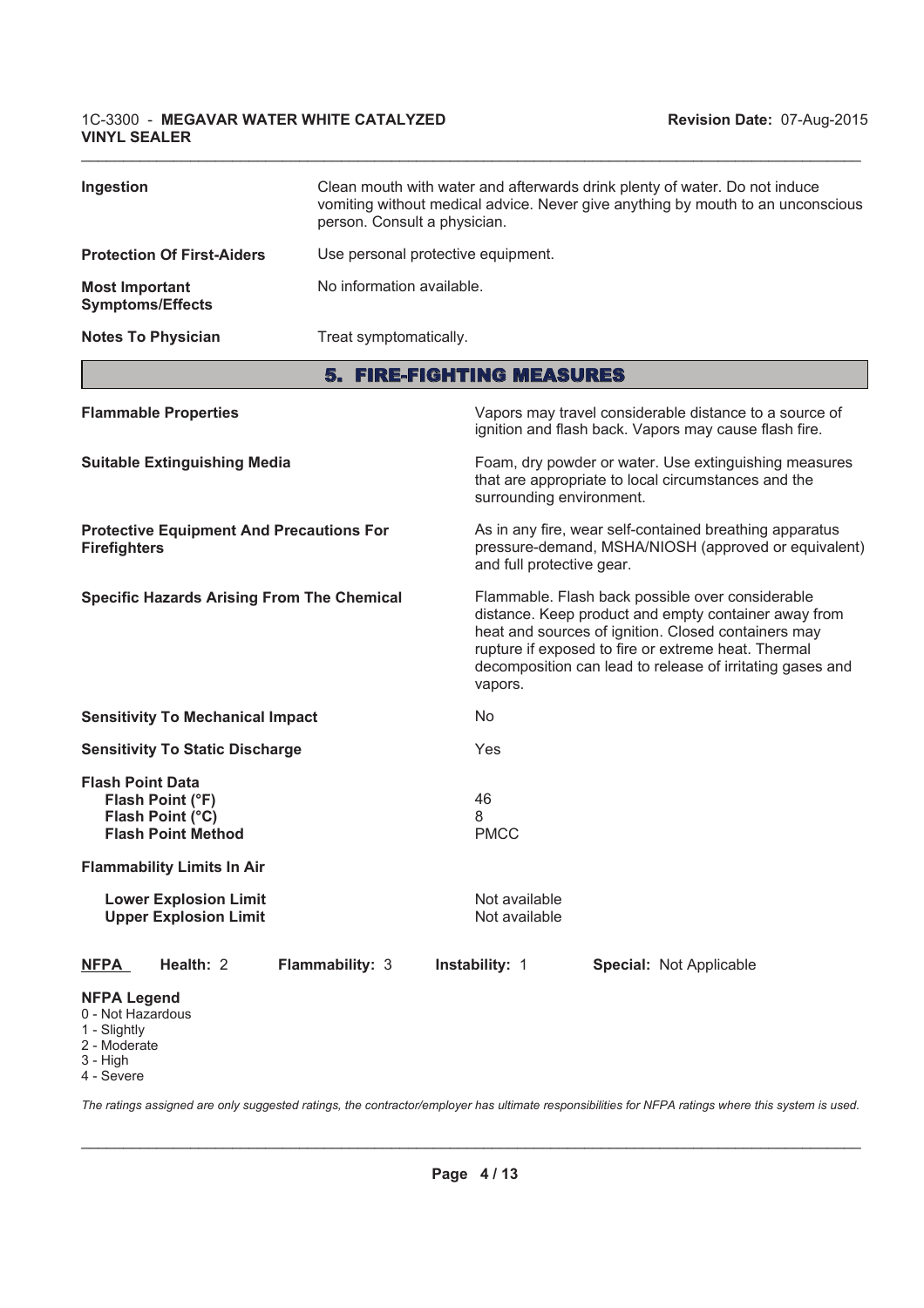*Additional information regarding the NFPA rating system is available from the National Fire Protection Agency (NFPA) at www.nfpa.org.*

## 6. ACCIDENTAL RELEASE MEASURES

 $\_$  , and the state of the state of the state of the state of the state of the state of the state of the state of the state of the state of the state of the state of the state of the state of the state of the state of the

| <b>Personal Precautions</b>      | Remove all sources of ignition. Take precautions to prevent flashback. Ground<br>and bond all containers and handling equipment. Take precautionary measures<br>against static discharges. Ensure adequate ventilation. Avoid contact with skin,<br>eyes and clothing. Use personal protective equipment.                                                                                                                                      |
|----------------------------------|------------------------------------------------------------------------------------------------------------------------------------------------------------------------------------------------------------------------------------------------------------------------------------------------------------------------------------------------------------------------------------------------------------------------------------------------|
| <b>Other Information</b>         | Prevent further leakage or spillage if safe to do so. Do not allow material to<br>contaminate ground water system. Prevent product from entering drains. Do not<br>flush into surface water or sanitary sewer system. Local authorities should be<br>advised if significant spillages cannot be contained.                                                                                                                                     |
| <b>Environmental Precautions</b> | See Section 12 for additional Ecological Information.                                                                                                                                                                                                                                                                                                                                                                                          |
| <b>Methods For Clean-Up</b>      | Dam up. Soak up with inert absorbent material. Use a non-sparking or explosion<br>proof means to transfer material to a sealed, appropriate container for disposal.<br>Clean contaminated surface thoroughly.                                                                                                                                                                                                                                  |
|                                  | 7. HANDLING AND STORAGE                                                                                                                                                                                                                                                                                                                                                                                                                        |
| <b>Handling</b>                  | Avoid contact with skin, eyes and clothing. Wear personal protective equipment.<br>Do not breathe vapors or spray mist. Use only in ventilated areas. Prevent vapor<br>build-up by providing adequate ventilation during and after use.                                                                                                                                                                                                        |
|                                  | Take precautionary measures against static discharges. To avoid ignition of<br>vapors by static electricity discharge, all metal parts of the equipment must be<br>grounded. Keep away from heat, sparks and flame. Do not smoke. Extinguish all<br>flames and pilot lights, and turn off stoves, heaters, electric motors and other<br>sources of ignition during use and until all vapors are gone. Ignition and/or flash<br>back may occur. |
| <b>Storage</b>                   | Keep containers tightly closed in a dry, cool and well-ventilated place. Keep away<br>from heat. Keep away from open flames, hot surfaces and sources of ignition.<br>Keep in properly labeled containers. Keep out of the reach of children.                                                                                                                                                                                                  |
| <b>Incompatible Materials</b>    | No information available                                                                                                                                                                                                                                                                                                                                                                                                                       |
|                                  | Technical measures/Precautions Ensure adequate ventilation. Use only where airflow will keep vapors from building<br>up in or near the work area in adjoining rooms. Comply with all national, state, and<br>local codes pertaining to the storage, handling, dispensing and disposal of<br>flammable liquids.                                                                                                                                 |
|                                  | Dissipate static electricity during transfer by grounding and bonding containers<br>and equipment before transferring material. All equipment should be non-sparking<br>and explosion proof. Use explosion proof electrical equipment for ventilation,<br>lighting and material handling.                                                                                                                                                      |
|                                  |                                                                                                                                                                                                                                                                                                                                                                                                                                                |

# 8. EXPOSURE CONTROLS / PERSONAL PROTECTION

#### **Exposure Limits**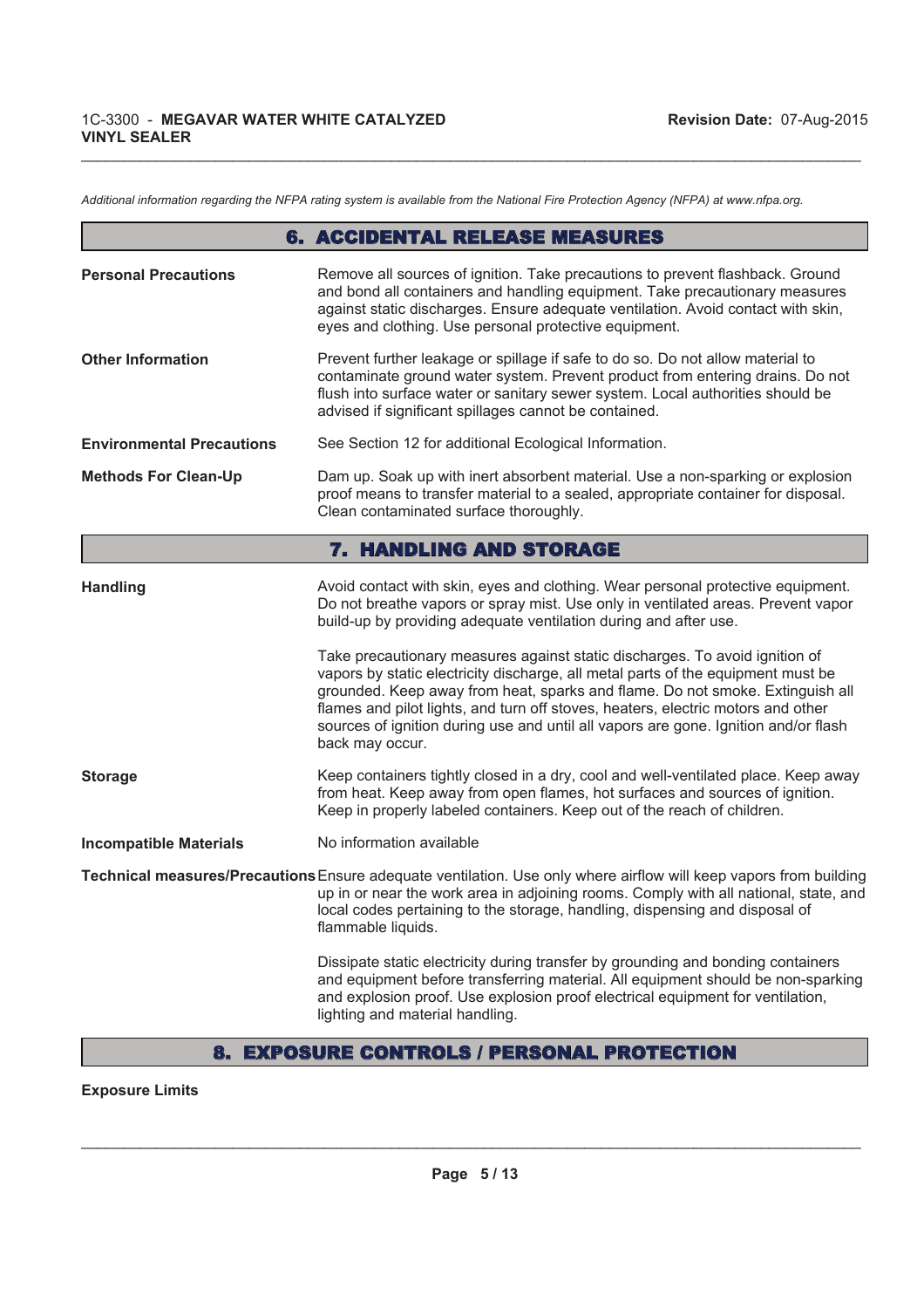| <b>Chemical Name</b> | <b>ACGIH</b>                    | <b>OSHA</b>                                               |
|----------------------|---------------------------------|-----------------------------------------------------------|
| Ethanol              | 1000 ppm - STEL                 | 1000 ppm - TWA<br>1900 mg/m $3$ - TWA                     |
| Acetone              | 500 ppm - TWA<br>750 ppm - STEL | 1000 ppm - TWA<br>2400 mg/m <sup>3</sup> - TWA            |
| n-Butyl acetate      | 150 ppm - TWA<br>200 ppm - STEL | 150 ppm - TWA<br>$710$ mg/m $3$ - TWA                     |
| Ethyl acetate        | 400 ppm - TWA                   | 1400 mg/m <sup>3</sup> - TWA<br>400 ppm - TWA             |
| Isobutyl alcohol     | 50 ppm - TWA                    | 100 ppm - TWA<br>$300$ mg/m $3$ - TWA                     |
| Isopropyl alcohol    | 200 ppm - TWA<br>400 ppm - STEL | 400 ppm - TWA<br>980 mg/m <sup>3</sup> - TWA              |
| Xylene               | 100 ppm - TWA<br>150 ppm - STEL | 100 ppm - TWA<br>435 mg/m $3$ - TWA                       |
| Toluene              | 20 ppm - TWA                    | 200 ppm - TWA<br>300 ppm - Ceiling                        |
| Silica, amorphous    | N/E                             | - $(80)/(% SiO2)$ mg/m <sup>3</sup> TWA<br>20 mppcf - TWA |
| Formaldehyde         | 0.3 ppm - Ceiling<br>Sensitizer | $0.75$ ppm - TWA<br>2 ppm - STEL                          |

 $\_$  , and the state of the state of the state of the state of the state of the state of the state of the state of the state of the state of the state of the state of the state of the state of the state of the state of the

#### **Legend**

ACGIH - American Conference of Governmental Industrial Hygienists Exposure Limits OSHA - Occupational Safety & Health Administration Exposure Limits N/E - Not Established

# **Appropriate engineering**

**controls**

**Engineering Measures** Ensure adequate ventilation, especially in confined areas.

| <b>Personal Protective Equipment</b> |
|--------------------------------------|
|--------------------------------------|

| <b>Eye/Face Protection</b>    | Safety glasses with side-shields.                                                                                                                                                                                                                                                                                                                                   |
|-------------------------------|---------------------------------------------------------------------------------------------------------------------------------------------------------------------------------------------------------------------------------------------------------------------------------------------------------------------------------------------------------------------|
| <b>Skin Protection</b>        | Long sleeved clothing. Protective gloves.                                                                                                                                                                                                                                                                                                                           |
| <b>Respiratory Protection</b> | Use only with adequate ventilation. In operations where exposure limits are<br>exceeded, use a NIOSH approved respirator that has been selected by a<br>technically qualified person for the specific work conditions. When spraying the<br>product or applying in confined areas, wear a NIOSH approved respirator<br>specified for paint spray or organic vapors. |
|                               |                                                                                                                                                                                                                                                                                                                                                                     |

**Hygiene Measures** Avoid contact with skin, eyes and clothing. Remove and wash contaminated clothing before re-use. Wash thoroughly after handling.

# 9. PHYSICAL AND CHEMICAL PROPERTIES

**Appearance** liquid and **a** liquid liquid and **a** liquid liquid solvent **Odor** solvent **Density (lbs/gal)** 7.6 - 7.7<br> **Specific Gravity** 0.91 - 0.93 **Specific Gravity** 

**Odor Threshold**<br> **Density (Ibs/gal)**<br> **Density (Ibs/gal)**<br> **No information available**<br>  $7.6 - 7.7$ **pH pH**  $\blacksquare$ **Viscosity (cps)** No information available **Solubility** No information available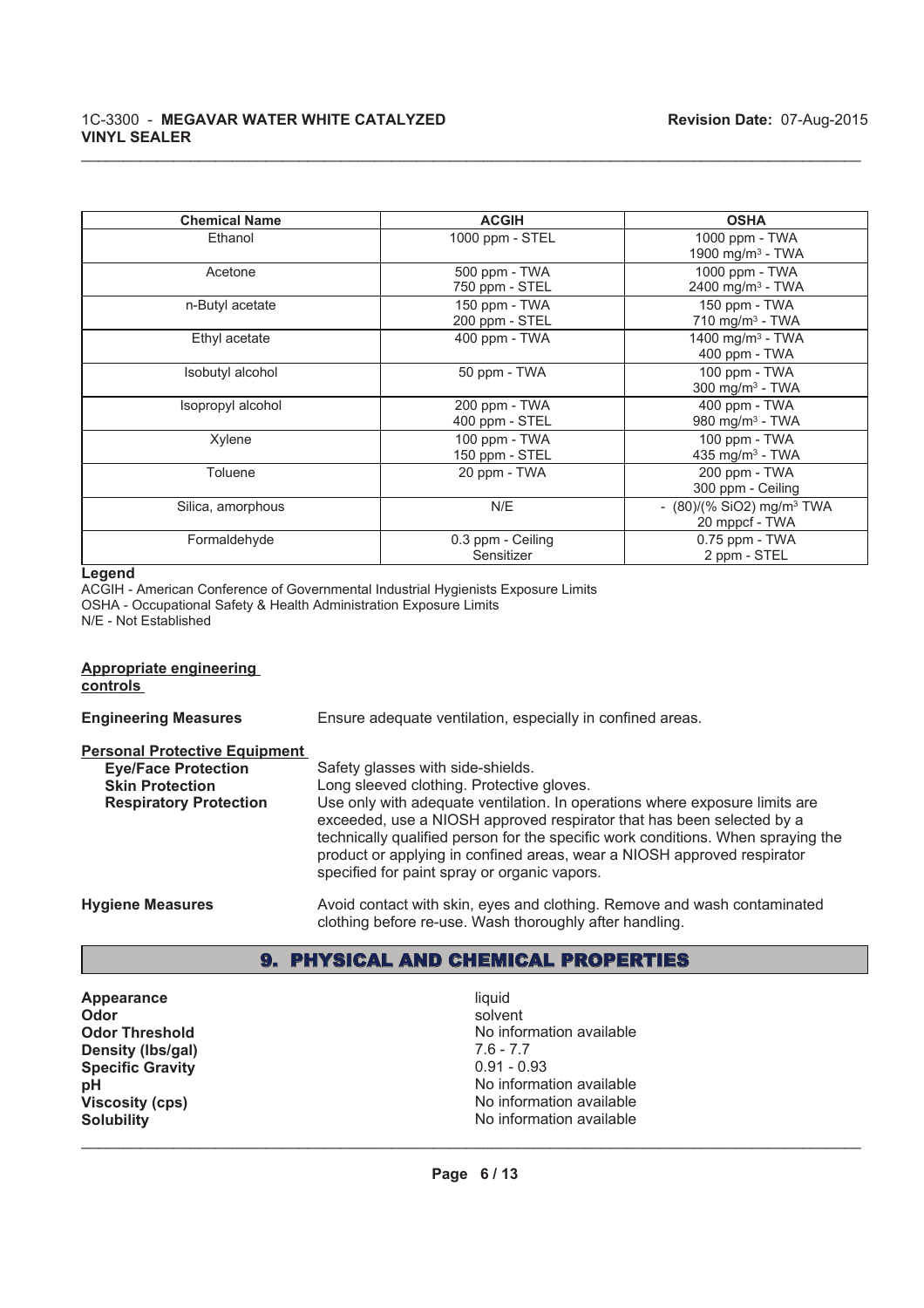**Water Solubility** No information available **Evaporation Rate No information available No information available Vapor Pressure** No information available **Vapor Density No information available** No information available **Wt. % Solids** 25 - 35 **Vol. % Solids** 20 - 30 **Wt. % Volatiles Vol. % Volatiles** 70 - 80 **VOC Regulatory Limit (g/L)** <680 **Boiling Point (°F)** 132<br> **Boiling Point (°C)** 56 **Boiling Point (°C) Freezing Point (°F)** No information available **Freezing Point (°C)** No information available **Flash Point (°F)** 46 **Flash Point (°C)** 8 **Flash Point Method** PMCC **Flammability (solid, gas)** Not applicable Not applicable Upper Explosion Limit Not applicable Not applicable Upper Explosion Limit **Upper Explosion Limit**<br> **Lower Explosion Limit**<br> **Lower Explosion Limit**<br> **No information available Lower Explosion Limit**<br> **Autoignition Temperature (°F)**<br>
No information available **Autoignition Temperature (°F)**<br> **Autoignition Temperature (°C)** No information available **Autoignition Temperature (°C)**<br> **Decomposition Temperature (°F)** No information available **Decomposition Temperature (°F)**<br> **Decomposition Temperature (°C)**<br>
No information available<br>
No information available **Decomposition Temperature (°C)**<br> **Partition Coefficient (n-octanol/water)** No information available **Partition Coefficient (n-octanol/water)** 

# 10. STABILITY AND REACTIVITY

 $\_$  , and the state of the state of the state of the state of the state of the state of the state of the state of the state of the state of the state of the state of the state of the state of the state of the state of the

| <b>Reactivity</b>                         | No data available                                                                                                         |
|-------------------------------------------|---------------------------------------------------------------------------------------------------------------------------|
| <b>Chemical Stability</b>                 | Stable under normal conditions. Hazardous polymerisation<br>does not occur.                                               |
| <b>Conditions To Avoid</b>                | Keep away from open flames, hot surfaces, static<br>electricity and sources of ignition. Sparks. Elevated<br>temperature. |
| <b>Incompatible Materials</b>             | Incompatible with strong acids and bases and strong<br>oxidizing agents.                                                  |
| <b>Hazardous Decomposition Products</b>   | Thermal decomposition can lead to release of irritating<br>gases and vapors.                                              |
| <b>Possibility Of Hazardous Reactions</b> | None under normal conditions of use.                                                                                      |

# 11. TOXICOLOGICAL INFORMATION

## **Product Information**

#### **Information on likely routes of exposure**

**Principal Routes of Exposure** Eye contact, skin contact and inhalation.

## **Acute Toxicity**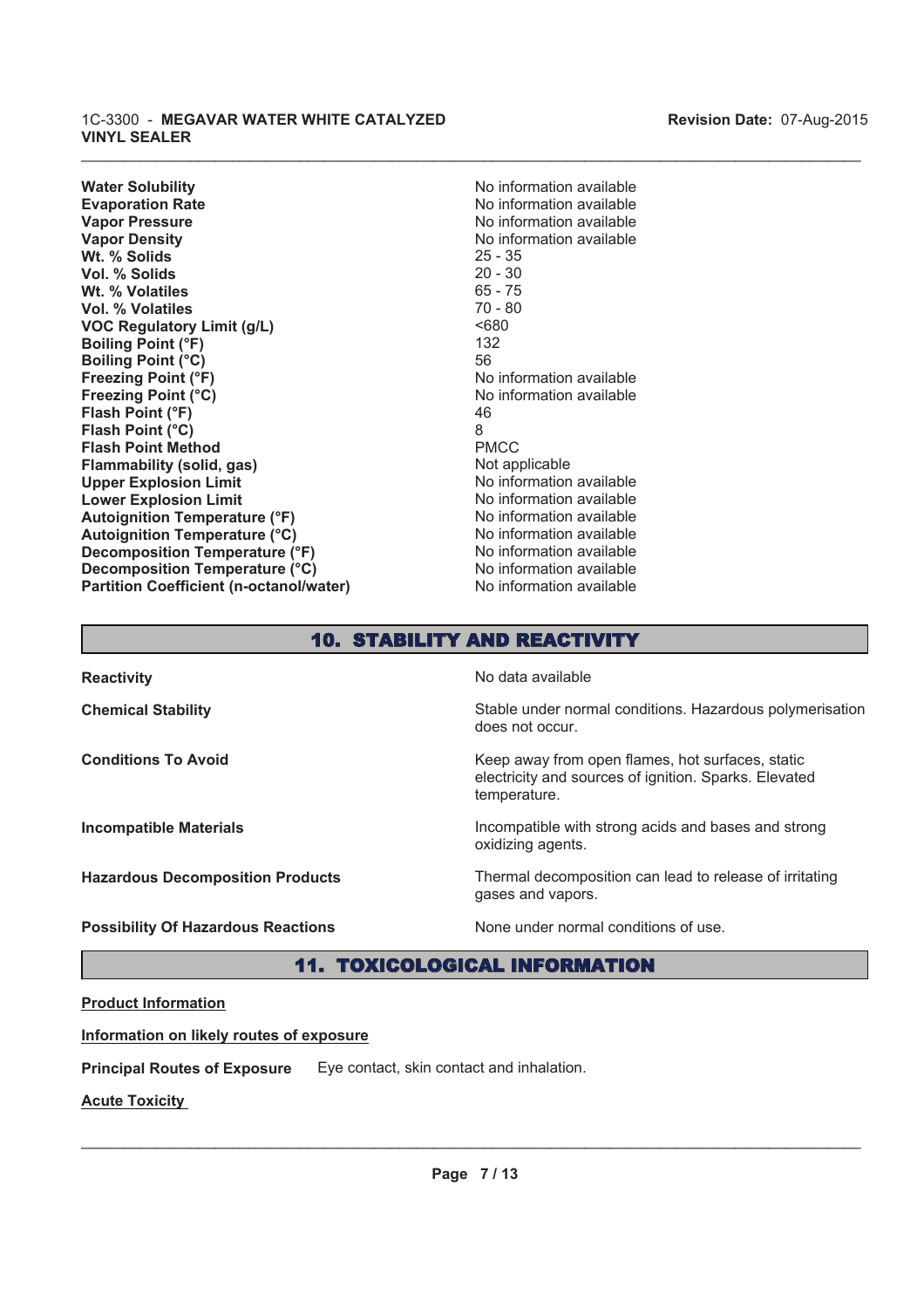| <b>Product Information</b>                                                                                                                                                                                                                                                  | Repeated or prolonged exposure to organic solvents may lead to permanent brain<br>and nervous system damage. Intentional misuse by deliberately concentrating and<br>inhaling vapors may be harmful or fatal.                                                                                                                        |  |  |
|-----------------------------------------------------------------------------------------------------------------------------------------------------------------------------------------------------------------------------------------------------------------------------|--------------------------------------------------------------------------------------------------------------------------------------------------------------------------------------------------------------------------------------------------------------------------------------------------------------------------------------|--|--|
| Information on toxicological effects                                                                                                                                                                                                                                        |                                                                                                                                                                                                                                                                                                                                      |  |  |
| <b>Symptoms</b>                                                                                                                                                                                                                                                             | No information available                                                                                                                                                                                                                                                                                                             |  |  |
|                                                                                                                                                                                                                                                                             | Delayed and immediate effects as well as chronic effects from short and long-term exposure                                                                                                                                                                                                                                           |  |  |
| Eye contact<br><b>Skin contact</b><br>Ingestion                                                                                                                                                                                                                             | Contact with eyes may cause irritation.<br>May cause skin irritation and/or dermatitis. Prolonged skin contact may defat the<br>skin and produce dermatitis.<br>Harmful if swallowed. Ingestion may cause irritation to mucous membranes. Small<br>amounts of this product aspirated into the respiratory system during ingestion or |  |  |
| <b>Inhalation</b>                                                                                                                                                                                                                                                           | vomiting may cause mild to severe pulmonary injury, possibly progressing to<br>death.<br>Harmful by inhalation. High vapor / aerosol concentrations are irritating to the<br>eyes, nose, throat and lungs and may cause headaches, dizziness, drowsiness,<br>unconsciousness, and other central nervous system effects.              |  |  |
| <b>Sensitization:</b><br><b>Neurological Effects</b><br><b>Mutagenic Effects</b><br><b>Reproductive Effects</b><br><b>Developmental Effects</b><br><b>Target Organ Effects</b><br><b>STOT - repeated exposure</b><br><b>STOT - single exposure</b><br>Other adverse effects | No information available<br>No information available.<br>No information available.<br>No information available.<br>No information available.<br>No information available.<br>No information available.<br>No information available.<br>No information available.                                                                     |  |  |
| <b>Aspiration Hazard</b>                                                                                                                                                                                                                                                    | May be harmful if swallowed and enters airways. Small amounts of this product<br>aspirated into the respiratory system during ingestion or vomiting may cause mild<br>to severe pulmonary injury, possibly progressing to death.                                                                                                     |  |  |
| <b>Numerical measures of toxicity</b>                                                                                                                                                                                                                                       |                                                                                                                                                                                                                                                                                                                                      |  |  |
| The following values are calculated based on chapter 3.1 of the GHS document                                                                                                                                                                                                |                                                                                                                                                                                                                                                                                                                                      |  |  |
| <b>ATEmix (oral)</b><br><b>ATEmix (dermal)</b><br><b>ATEmix (inhalation-dust/mist)</b><br><b>ATEmix (inhalation-vapor)</b>                                                                                                                                                  | 8633 mg/kg<br>6778 mg/kg<br>9 mg/L<br>2856 mg/L                                                                                                                                                                                                                                                                                      |  |  |
| <b>Acute Toxicity</b><br><b>Component</b>                                                                                                                                                                                                                                   |                                                                                                                                                                                                                                                                                                                                      |  |  |
| Ethanol                                                                                                                                                                                                                                                                     |                                                                                                                                                                                                                                                                                                                                      |  |  |

 $\_$  , and the state of the state of the state of the state of the state of the state of the state of the state of the state of the state of the state of the state of the state of the state of the state of the state of the

LD50 Oral: 7060 mg/kg (Rat) LC50 Inhalation (Vapor): 20000 ppm (Rat, 10 hr.) Acetone LD50 Oral: 5800 mg/kg (Rat) n-Butyl acetate LD50 Oral: 10768 mg/kg (Rat) LD50 Dermal: > 17600 mg/kg (Rabbit)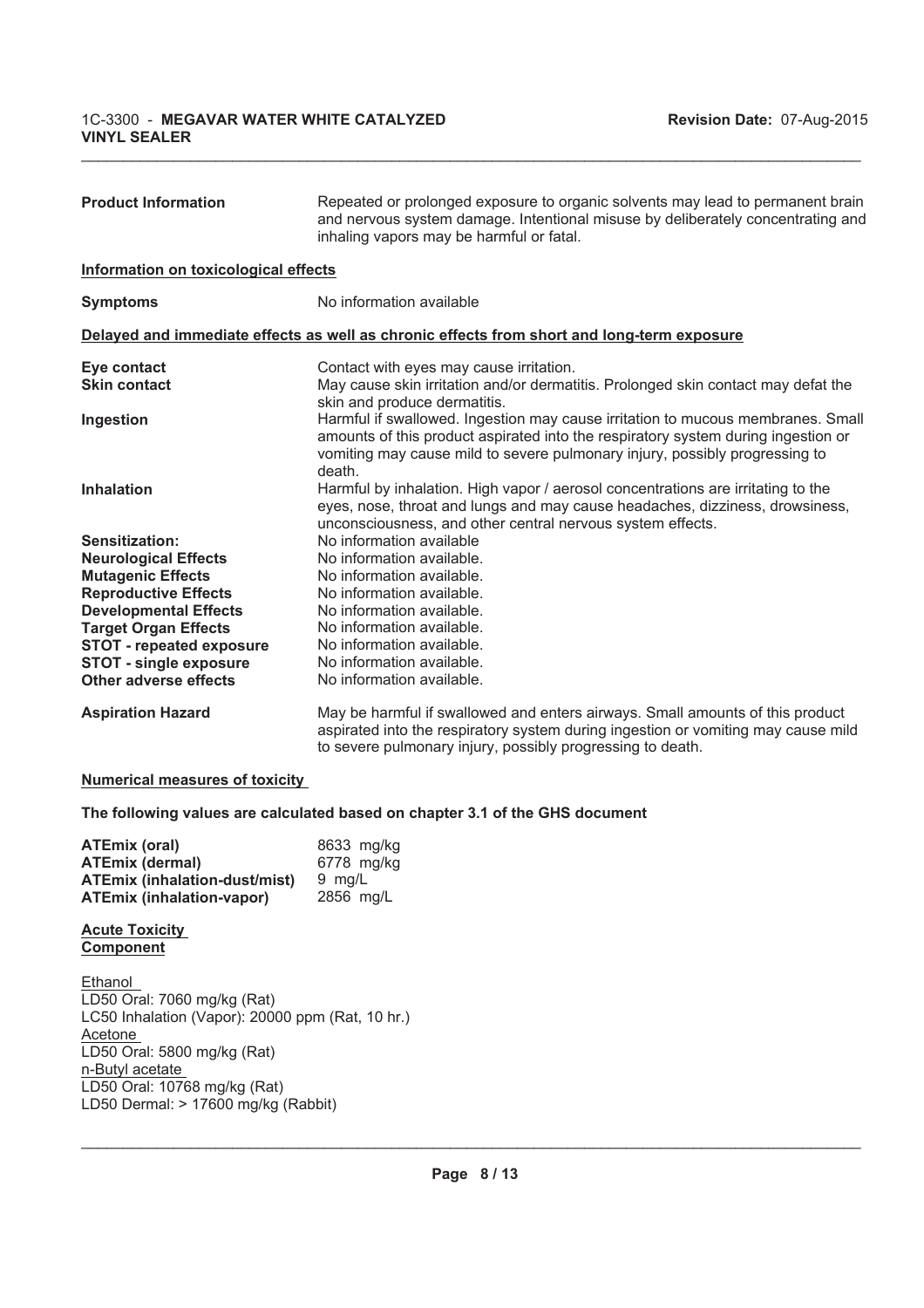LC50 Inhalation (Vapor): 390 ppm (Rat, 4 hr.) Sensitization: non-sensitizing (guinea pig) Ethyl acetate LD50 Oral: 5620 mg/kg (Rat) LD50 Dermal: > 20 mL/kg (Rabbit) LC50 Inhalation (Vapor): 200000 mg/m<sup>3</sup> (Rat) Isobutyl alcohol LD50 Oral: 2460 mg/kg (Rat) LD50 Dermal: 3400 mg/kg (Rabbit) LC50 Inhalation (Vapor): 19200 mg/m<sup>3</sup> (Rat, 4 hr.) Isopropyl alcohol LD50 Oral: 5,000-5,045 mg/kg (Rat) LD50 Dermal: 12,800 mg/kg (Rabbit) LC50 Inhalation (Vapor): 16,000 ppm (Rat) Xylene LD50 Oral: 4300 mg/kg (Rat) LD50 Dermal: > 1700 mg/kg (Rabbit) LC50 Inhalation (Vapor): 5000 ppm (Rat, 4 hr.) Toluene LD50 Oral: 636 mg/kg (Rat) LD50 Dermal: 14100 µL/kg (Rabbit) LC50 Inhalation (Vapor): 49000 mg/m<sup>3</sup> (Rat, 4 hr.) Silica, amorphous LD50 Oral: > 5000 mg/kg (Rat) LD50 Dermal: 2,000 mg/kg (Rabbit) LC50 Inhalation (Dust): > 2 mg/L **Formaldehyde** LD50 Oral: 100 - 580 mg/kg (Rat) LD50 Dermal: 270 mg/kg (Rabbit) LC50 Inhalation (Vapor): 578 mg/m<sup>3</sup> (Rat, 2 hr.) Sensitization: skin - positive (guinea pig)

#### **Carcinogenicity**

*The information below indicates whether each agency has listed any ingredient as a carcinogen:.*

| <b>Chemical Name</b> | IARC             | <b>NTP</b>  | <b>OSHA Carcinogen</b> |
|----------------------|------------------|-------------|------------------------|
|                      | Human Carcinogen | Known Human | ∟isted                 |
| Formaldehyde         |                  | Carcinogen  |                        |

 $\_$  , and the state of the state of the state of the state of the state of the state of the state of the state of the state of the state of the state of the state of the state of the state of the state of the state of the

• Possible Cancer Hazard. Contains Formaldehyde which may cause cancer based on animal data. Risk of cancer depends on duration and level of exposure.

#### **Legend**

IARC - International Agency for Research on Cancer NTP - National Toxicity Program OSHA - Occupational Safety & Health Administration

# 12. ECOLOGICAL INFORMATION

## **Ecotoxicity Effects**

The environmental impact of this product has not been fully investigated.

## **Product Information**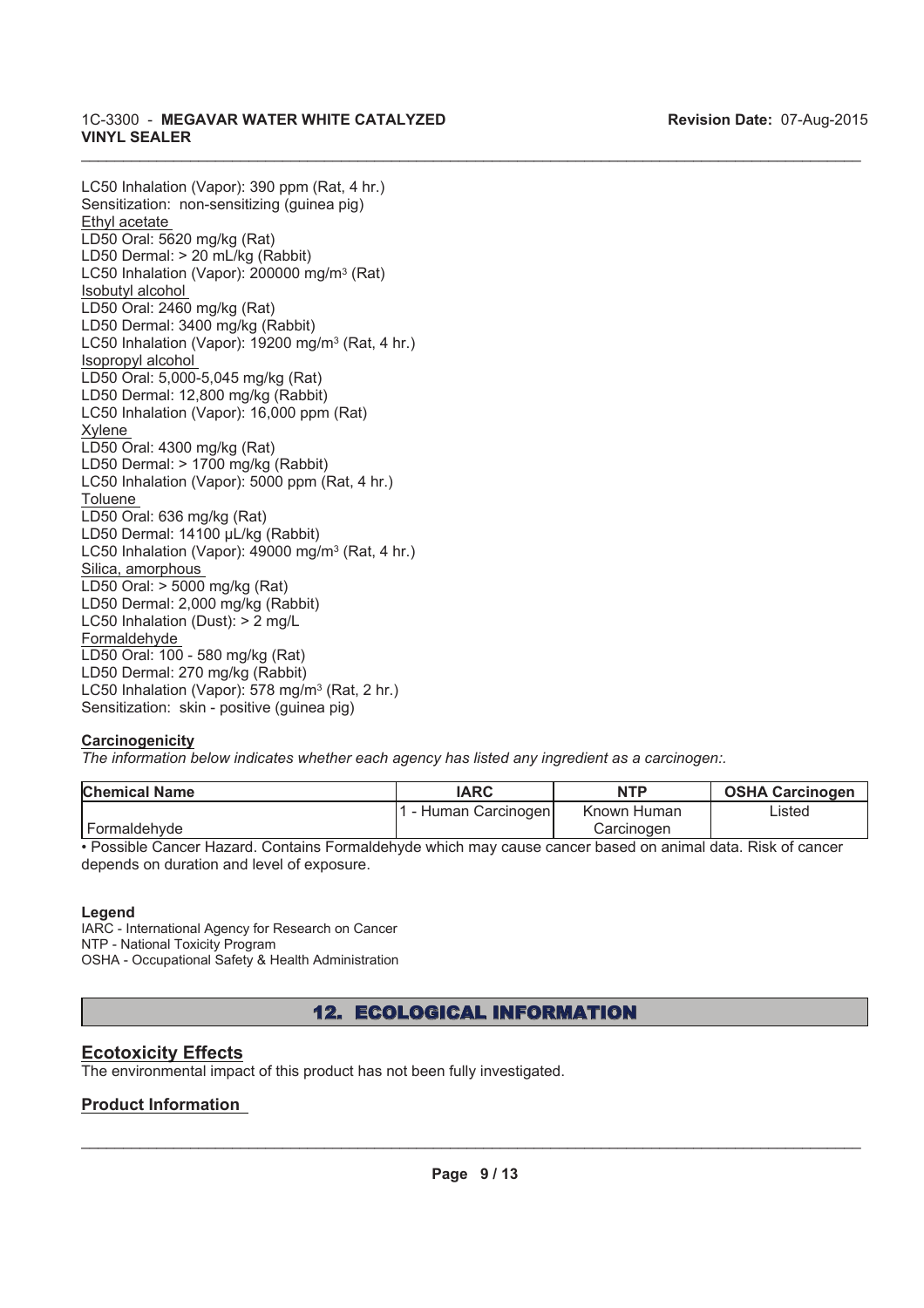# **Acute Toxicity to Fish**

No information available

## **Acute Toxicity to Aquatic Invertebrates**

No information available

# **Acute Toxicity to Aquatic Plants**

No information available

# **Persistence / Degradability**

No information available.

#### **Bioaccumulation / Accumulation**

No information available.

#### **Mobility in Environmental Media**

No information available.

**Ozone** Not Applicable

## **Component**

#### **Acute Toxicity to Fish**

Acetone LC50: 8300 (Bluegill - 96 hr.) mg/L n-Butyl acetate LC50: 18 mg/L (Fathead Minnow - 96 hr.) Xylene LC50: 13.5 mg/L (Rainbow Trout - 96 hr.)

#### **Acute Toxicity to Aquatic Invertebrates**

Acetone EC50: 12600 mg/L (Daphnia magna - 48 hr.) n-Butyl acetate EC50: 72.8 mg/L (Daphnia magna - 48 hr.)

#### **Acute Toxicity to Aquatic Plants**

n-Butyl acetate EC50: 674.7 mg/L (Green algae (Scenedesmus subspicatus), 72 hrs.)

# 13. DISPOSAL CONSIDERATIONS

 $\_$  , and the state of the state of the state of the state of the state of the state of the state of the state of the state of the state of the state of the state of the state of the state of the state of the state of the

| <b>Waste Disposal Method</b>   | Dispose of in accordance with federal, state, provincial, and local regulations.<br>Local requirements may vary, consult your sanitation department or<br>state-designated environmental protection agency for more disposal options. |
|--------------------------------|---------------------------------------------------------------------------------------------------------------------------------------------------------------------------------------------------------------------------------------|
| <b>Empty Container Warning</b> | Emptied containers may retain product residue. Follow label warnings even after<br>container is emptied. Residual vapors may explode on ignition.                                                                                     |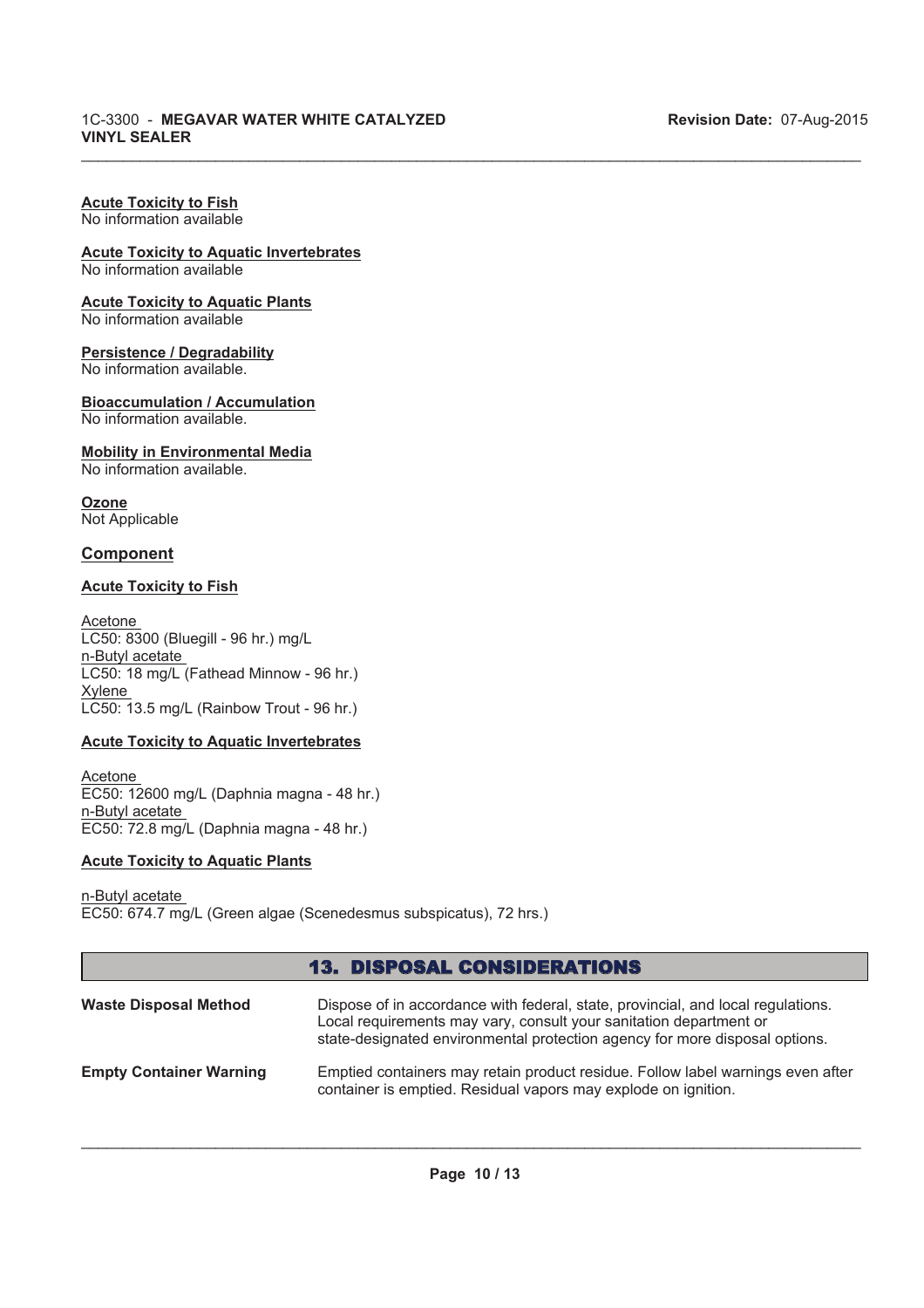# 14. TRANSPORT INFORMATION

 $\_$  , and the state of the state of the state of the state of the state of the state of the state of the state of the state of the state of the state of the state of the state of the state of the state of the state of the

| <b>DOT</b><br><b>Proper Shipping Name</b><br><b>Hazard Class</b><br>UN-No<br><b>Packing Group</b><br><b>Description</b> | Paint<br>3<br>UN1263<br>Ш<br>UN1263, Paint, 3, II, |
|-------------------------------------------------------------------------------------------------------------------------|----------------------------------------------------|
| <b>ICAO / IATA</b>                                                                                                      | Contact the preparer for further information.      |
| <b>IMDG / IMO</b>                                                                                                       | Contact the preparer for further information.      |

15. REGULATORY INFORMATION

#### **International Inventories**

| <b>DSL: Canada</b>         | Yes - All components are listed or exempt. |
|----------------------------|--------------------------------------------|
| <b>TSCA: United States</b> | Yes - All components are listed or exempt. |

## **Federal Regulations**

#### **SARA 311/312 hazardous categorization**

| Acute Health Hazard               | Yes |
|-----------------------------------|-----|
| Chronic Health Hazard             | Yes |
| Fire Hazard                       | Yes |
| Sudden Release of Pressure Hazard | N٥  |
| Reactive Hazard                   | N∩  |

#### **SARA 313**

Section 313 of Title III of the Superfund Amendments and Reauthorization Act of 1986 (SARA). This product contains a chemical or chemicals which are subject to the reporting requirements of the Act and Title 40 of the Code of Federal Regulations, Part 372:

| <b>Chemical Name</b> | <b>CAS-No</b> | Weight % (max) | <b>CERCLA/SARA 313</b><br>(de minimis concentration) |
|----------------------|---------------|----------------|------------------------------------------------------|
| Isopropyl alcohol    | 67-63-0       | b              |                                                      |
| Xvlene               | 1330-20-7     | G              | 1.0                                                  |
| Toluene              | 108-88-3      | G              | 1.0                                                  |
| Formaldehyde         | $50 - 00 - 0$ | 0.5            | 0.1                                                  |

**Clean Air Act, Section 112 Hazardous Air Pollutants (HAPs) (see 40 CFR 61)** This product contains the following HAPs:

| <b>Chemical Name</b> | <b>CAS-No</b> | Weight % (max) | <b>Hazardous Air Pollutant</b><br><u>(HAP)</u> |
|----------------------|---------------|----------------|------------------------------------------------|
| Xvlene               | 1330-20-7     | b              | Listed                                         |
| Toluene              | 108-88-3      | 5              | Listed                                         |
| Formaldehyde         | $50-00-0$     | 0.5            | Listed                                         |

## **State Regulations**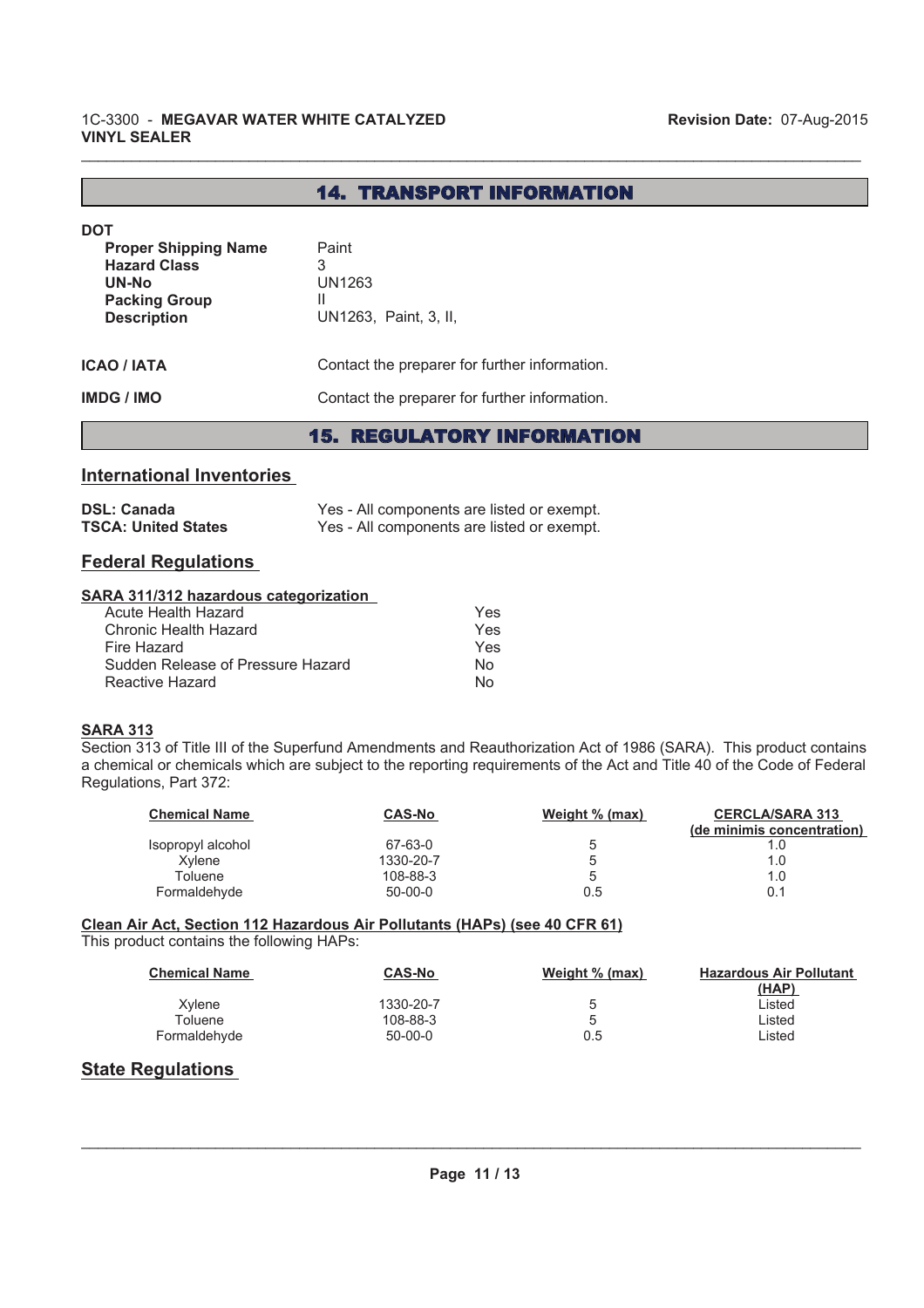#### **California Proposition 65**

*This product may contain small amounts of materials known to the state of California to cause cancer or reproductive harm.*

 $\_$  , and the state of the state of the state of the state of the state of the state of the state of the state of the state of the state of the state of the state of the state of the state of the state of the state of the

#### **State Right-to-Know**

| <b>Chemical Name</b> | <b>Massachusetts</b> | <b>New Jersey</b> | Pennsylvania |
|----------------------|----------------------|-------------------|--------------|
| Ethanol              |                      |                   |              |
| Acetone              |                      |                   |              |
| n-Butyl acetate      |                      |                   |              |
| Ethyl acetate        |                      |                   |              |
| Isobutyl alcohol     |                      |                   |              |
| Isopropyl alcohol    |                      |                   |              |
| Xylene               |                      |                   |              |
| Toluene              |                      |                   |              |
| Silica, amorphous    |                      |                   |              |
| Formaldehyde         |                      |                   |              |

#### **Legend**

X - Listed

# 16. OTHER INFORMATION

**HMIS Flammability:** 3 **Reactivity:** 1 **PPE:** - **Health:** 2\*

#### **HMIS Legend**

- 0 Minimal Hazard
- 1 Slight Hazard
- 2 Moderate Hazard
- 3 Serious Hazard
- 4 Severe Hazard
- Chronic Hazard
- X Consult your supervisor or S.O.P. for "Special" handling instructions.

*Note: The PPE rating has intentionally been left blank. Choose appropriate PPE that will protect employees from the hazards the material will present under the actual normal conditions of use.*

Caution: HMIS<sup>®</sup> ratings are based on a 0-4 rating scale, with 0 representing minimal hazards or risks, and 4 representing significant hazards or risks. Although HMIS<sup>®</sup> ratings are not required on MSDSs under 29 CFR 1910.1200, the preparer, has chosen to provide them. HMIS<sup>®</sup> ratings are to be used only in conjunction with a fully implemented HMIS<sup>®</sup> program by workers who have received appropriate HMIS<sup>®</sup> training. HMIS<sup>®</sup> is a registered trade and service mark of the NPCA. HMIS<sup>®</sup> materials may be purchased exclusively from J. J. Keller (800) 327-6868.

**WARNING!** If you scrape, sand, or remove old paint, you may release lead dust. LEAD IS TOXIC. EXPOSURE TO LEAD DUST CAN CAUSE SERIOUS ILLNESS, SUCH AS BRAIN DAMAGE, ESPECIALLY IN CHILDREN. PREGNANT WOMEN SHOULD ALSO AVOID EXPOSURE. Wear a NIOSH approved respirator to control lead exposure. Clean up carefully with a HEPA vacuum and a wet mop. Before you start, find out how to protect yourself and your family by contacting the National Lead Information Hotline at 1-800-424-LEAD or log on to www.epa.gov/lead.

| <b>Prepared By</b> | <b>Product Stewardship Department</b><br>Benjamin Moore & Co.<br>101 Paragon Drive<br>Montvale, NJ 07645 |
|--------------------|----------------------------------------------------------------------------------------------------------|
|                    | 855-724-6802                                                                                             |